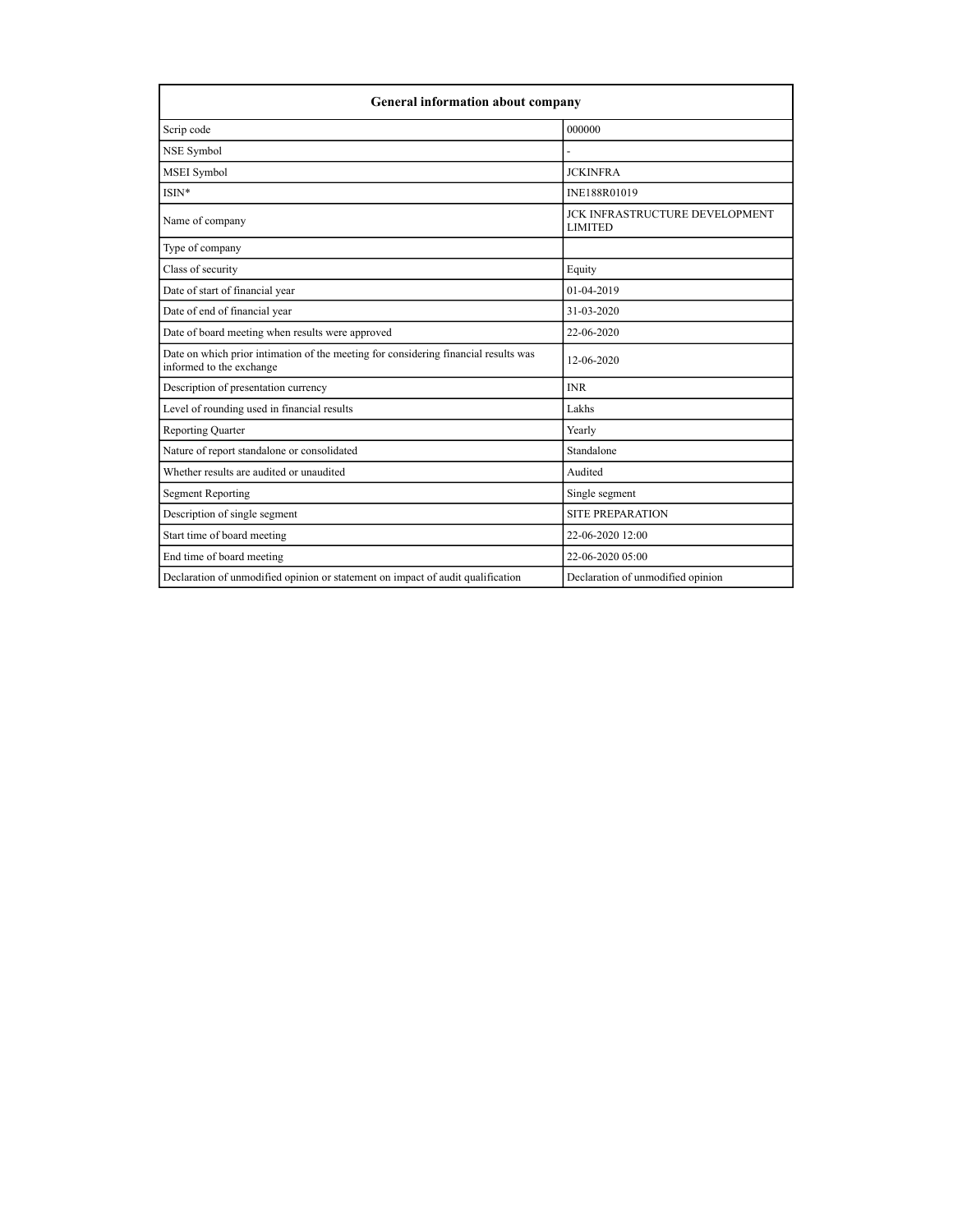|              | <b>Financial Results - Ind-AS</b>                                                                                                                                                             |                                          |                                                               |
|--------------|-----------------------------------------------------------------------------------------------------------------------------------------------------------------------------------------------|------------------------------------------|---------------------------------------------------------------|
|              | <b>Particulars</b>                                                                                                                                                                            | 3 months/ 6 months ended<br>(dd-mm-yyyy) | Year to date figures for current period<br>ended (dd-mm-yyyy) |
| A            | Date of start of reporting period                                                                                                                                                             | 01-01-2020                               | 01-04-2019                                                    |
| B            | Date of end of reporting period                                                                                                                                                               | 31-03-2020                               | 31-03-2020                                                    |
| $\mathbf C$  | Whether results are audited or unaudited                                                                                                                                                      | Audited                                  | Audited                                                       |
| D            | Nature of report standalone or consolidated                                                                                                                                                   | Standalone                               | Standalone                                                    |
| Part<br>I    | Blue color marked fields are non-mandatory. For Consolidated Results, if the company has no figures for 3 months / 6<br>months ended, in such case zero shall be inserted in the said column. |                                          |                                                               |
| 1            | Income                                                                                                                                                                                        |                                          |                                                               |
|              | Revenue from operations                                                                                                                                                                       | 160.62                                   | 581.72                                                        |
|              | Other income                                                                                                                                                                                  | 10.64                                    | 29.75                                                         |
|              | <b>Total income</b>                                                                                                                                                                           | 171.26                                   | 611.47                                                        |
| 2            | <b>Expenses</b>                                                                                                                                                                               |                                          |                                                               |
| (a)          | Cost of materials consumed                                                                                                                                                                    | 54.48                                    | 223.02                                                        |
| (b)          | Purchases of stock-in-trade                                                                                                                                                                   | $\theta$                                 | $\mathbf{0}$                                                  |
| (c)          | Changes in inventories of finished goods, work-in-<br>progress and stock-in-trade                                                                                                             | $\theta$                                 | $\Omega$                                                      |
| (d)          | Employee benefit expense                                                                                                                                                                      | 40.61                                    | 163.16                                                        |
| (e)          | Finance costs                                                                                                                                                                                 | 1.13                                     | 12.76                                                         |
| (f)          | Depreciation, depletion and amortisation expense                                                                                                                                              | 6.21                                     | 24.68                                                         |
| (f)          | <b>Other Expenses</b>                                                                                                                                                                         |                                          |                                                               |
| $\mathbf{1}$ | <b>OTHER EXPENSES</b>                                                                                                                                                                         | 26.67                                    | 90.8                                                          |
| 10           |                                                                                                                                                                                               |                                          |                                                               |
|              | <b>Total other expenses</b>                                                                                                                                                                   | 26.67                                    | 90.8                                                          |
|              | <b>Total expenses</b>                                                                                                                                                                         | 129.1                                    | 514.42                                                        |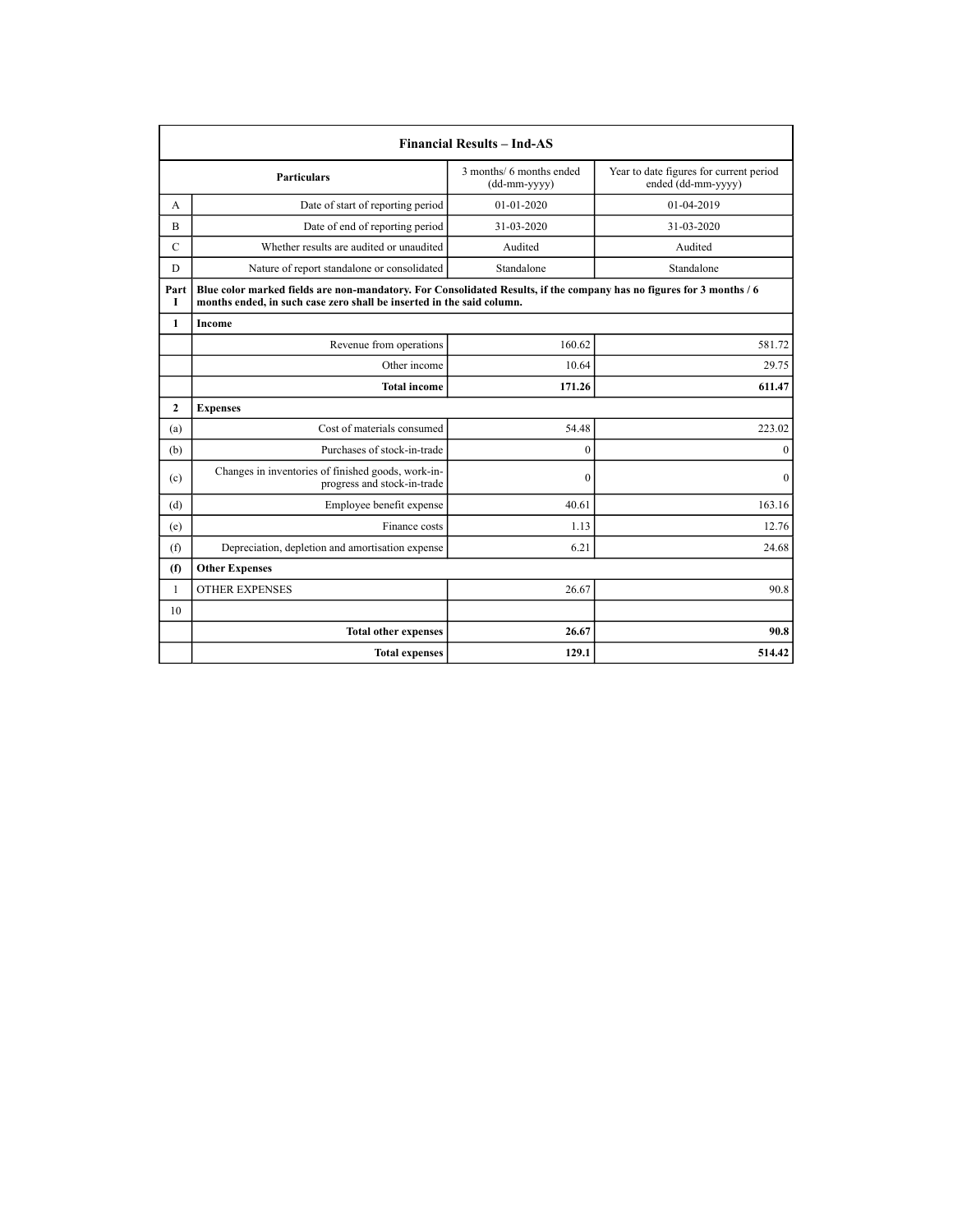|                                 | <b>Financial Results - Ind-AS</b>                                                                                                                                                             |                                          |                                                               |
|---------------------------------|-----------------------------------------------------------------------------------------------------------------------------------------------------------------------------------------------|------------------------------------------|---------------------------------------------------------------|
|                                 | <b>Particulars</b>                                                                                                                                                                            | 3 months/ 6 months ended<br>(dd-mm-yyyy) | Year to date figures for current<br>period ended (dd-mm-yyyy) |
| А                               | Date of start of reporting period                                                                                                                                                             | 01-01-2020                               | 01-04-2019                                                    |
| B                               | Date of end of reporting period                                                                                                                                                               | 31-03-2020                               | 31-03-2020                                                    |
| $\mathbf C$                     | Whether results are audited or unaudited                                                                                                                                                      | Audited                                  | Audited                                                       |
| D                               | Nature of report standalone or consolidated                                                                                                                                                   | Standalone                               | Standalone                                                    |
| Part<br>I                       | Blue color marked fields are non-mandatory. For Consolidated Results, if the company has no figures for 3 months / 6<br>months ended, in such case zero shall be inserted in the said column. |                                          |                                                               |
| 3                               | Total profit before exceptional items and tax                                                                                                                                                 | 42.16                                    | 97.05                                                         |
| $\overline{4}$                  | Exceptional items                                                                                                                                                                             | $\theta$                                 | $\Omega$                                                      |
| 5<br>Total profit before tax    |                                                                                                                                                                                               | 42.16                                    |                                                               |
| $\overline{7}$                  | <b>Tax</b> expense                                                                                                                                                                            |                                          |                                                               |
| 8                               | Current tax                                                                                                                                                                                   | 7.7                                      | 18.67                                                         |
| 9                               | Deferred tax                                                                                                                                                                                  | $-0.55$                                  | $-2.44$                                                       |
| 10<br><b>Total tax expenses</b> |                                                                                                                                                                                               | 7.15                                     | 16.23                                                         |
| 11                              | Net movement in regulatory deferral account balances related to<br>profit or loss and the related deferred tax movement                                                                       | $\mathbf{0}$                             | $\mathbf{0}$                                                  |
| 14                              | Net Profit Loss for the period from continuing operations                                                                                                                                     | 35.01                                    | 80.82                                                         |
| 15                              | Profit (loss) from discontinued operations before tax                                                                                                                                         | $\theta$                                 | $\mathbf{0}$                                                  |
| 16                              | Tax expense of discontinued operations                                                                                                                                                        | $\mathbf{0}$                             | $\mathbf{0}$                                                  |
| 17                              | Net profit (loss) from discontinued operation after tax                                                                                                                                       | $\theta$                                 | $\Omega$                                                      |
| 19                              | Share of profit (loss) of associates and joint ventures accounted<br>for using equity method                                                                                                  | $\theta$                                 | $\mathbf{0}$                                                  |
| 21                              | Total profit (loss) for period                                                                                                                                                                | 35.01                                    | 80.82                                                         |
| 22                              | Other comprehensive income net of taxes                                                                                                                                                       | $\mathbf{0}$                             | $\mathbf{0}$                                                  |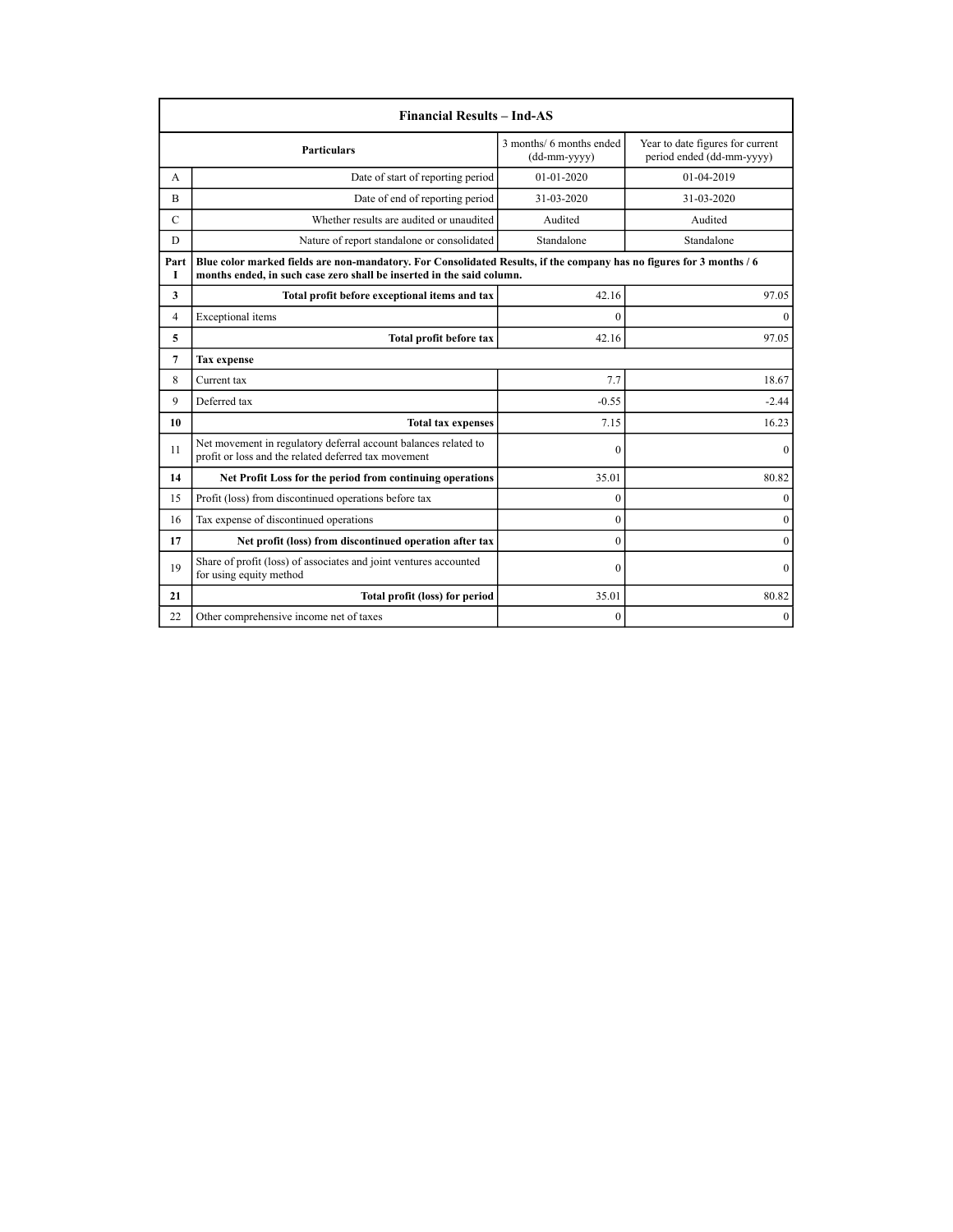|             | <b>Financial Results – Ind-AS</b>                                                                                                                                                             |                                          |                                                               |
|-------------|-----------------------------------------------------------------------------------------------------------------------------------------------------------------------------------------------|------------------------------------------|---------------------------------------------------------------|
|             | Particulars                                                                                                                                                                                   | 3 months/ 6 months ended<br>(dd-mm-yyyy) | Year to date figures for current period<br>ended (dd-mm-yyyy) |
| A           | Date of start of reporting period                                                                                                                                                             | 01-01-2020                               | 01-04-2019                                                    |
| B           | Date of end of reporting period                                                                                                                                                               | 31-03-2020                               | 31-03-2020                                                    |
| $\mathbf C$ | Whether results are audited or unaudited                                                                                                                                                      | Audited                                  | Audited                                                       |
| D           | Nature of report standalone or consolidated                                                                                                                                                   | Standalone                               | Standalone                                                    |
| Part<br>1   | Blue color marked fields are non-mandatory. For Consolidated Results, if the company has no figures for 3 months / 6<br>months ended, in such case zero shall be inserted in the said column. |                                          |                                                               |
| 23          | <b>Total Comprehensive Income for the period</b>                                                                                                                                              | 35.01                                    | 80.82                                                         |
| 24          | Total profit or loss, attributable to                                                                                                                                                         |                                          |                                                               |
|             | Profit or loss, attributable to owners of parent                                                                                                                                              |                                          |                                                               |
|             | Total profit or loss, attributable to non-controlling interests                                                                                                                               |                                          |                                                               |
| 25          | Total Comprehensive income for the period attributable to                                                                                                                                     |                                          |                                                               |
|             | Comprehensive income for the period attributable to owners<br>of parent                                                                                                                       | $\mathbf{0}$                             | $\boldsymbol{0}$                                              |
|             | Total comprehensive income for the period attributable to<br>owners of parent non-controlling interests                                                                                       | $\boldsymbol{0}$                         | $\mathbf{0}$                                                  |
| 26          | Details of equity share capital                                                                                                                                                               |                                          |                                                               |
|             | Paid-up equity share capital                                                                                                                                                                  | 416.67                                   | 416.67                                                        |
|             | Face value of equity share capital                                                                                                                                                            | 10                                       | 10                                                            |
| 27          | <b>Details of debt securities</b>                                                                                                                                                             |                                          |                                                               |
| 28          | Reserves excluding revaluation reserve                                                                                                                                                        |                                          | $\boldsymbol{0}$                                              |
| 29          | <b>Earnings per share</b>                                                                                                                                                                     |                                          |                                                               |
| i           | Earnings per equity share for continuing operations                                                                                                                                           |                                          |                                                               |
|             | Basic earnings (loss) per share from continuing operations                                                                                                                                    | 1.08                                     | 2.18                                                          |
|             | Diluted earnings (loss) per share from continuing operations                                                                                                                                  | 1.08                                     | 2.18                                                          |
| ii          | Earnings per equity share for discontinued operations                                                                                                                                         |                                          |                                                               |
|             | Basic earnings (loss) per share from discontinued operations                                                                                                                                  | $\boldsymbol{0}$                         | $\boldsymbol{0}$                                              |
|             | Diluted earnings (loss) per share from discontinued operations                                                                                                                                | $\overline{0}$                           | $\boldsymbol{0}$                                              |
| ii          | Earnings per equity share                                                                                                                                                                     |                                          |                                                               |
|             | Basic earnings (loss) per share from continuing and<br>discontinued operations                                                                                                                | 1.08                                     | 2.18                                                          |
|             | Diluted earnings (loss) per share from continuing and<br>discontinued operations                                                                                                              | 1.08                                     | 2.18                                                          |
| 30          | Debt equity ratio                                                                                                                                                                             | $\boldsymbol{0}$                         | $\boldsymbol{0}$                                              |
| 31          | Debt service coverage ratio                                                                                                                                                                   | $\boldsymbol{0}$                         | $\mathbf{0}$                                                  |
| 32          | Interest service coverage ratio                                                                                                                                                               | $\overline{0}$                           | $\mathbf{0}$                                                  |
| 33          | Disclosure of notes on financial results                                                                                                                                                      |                                          |                                                               |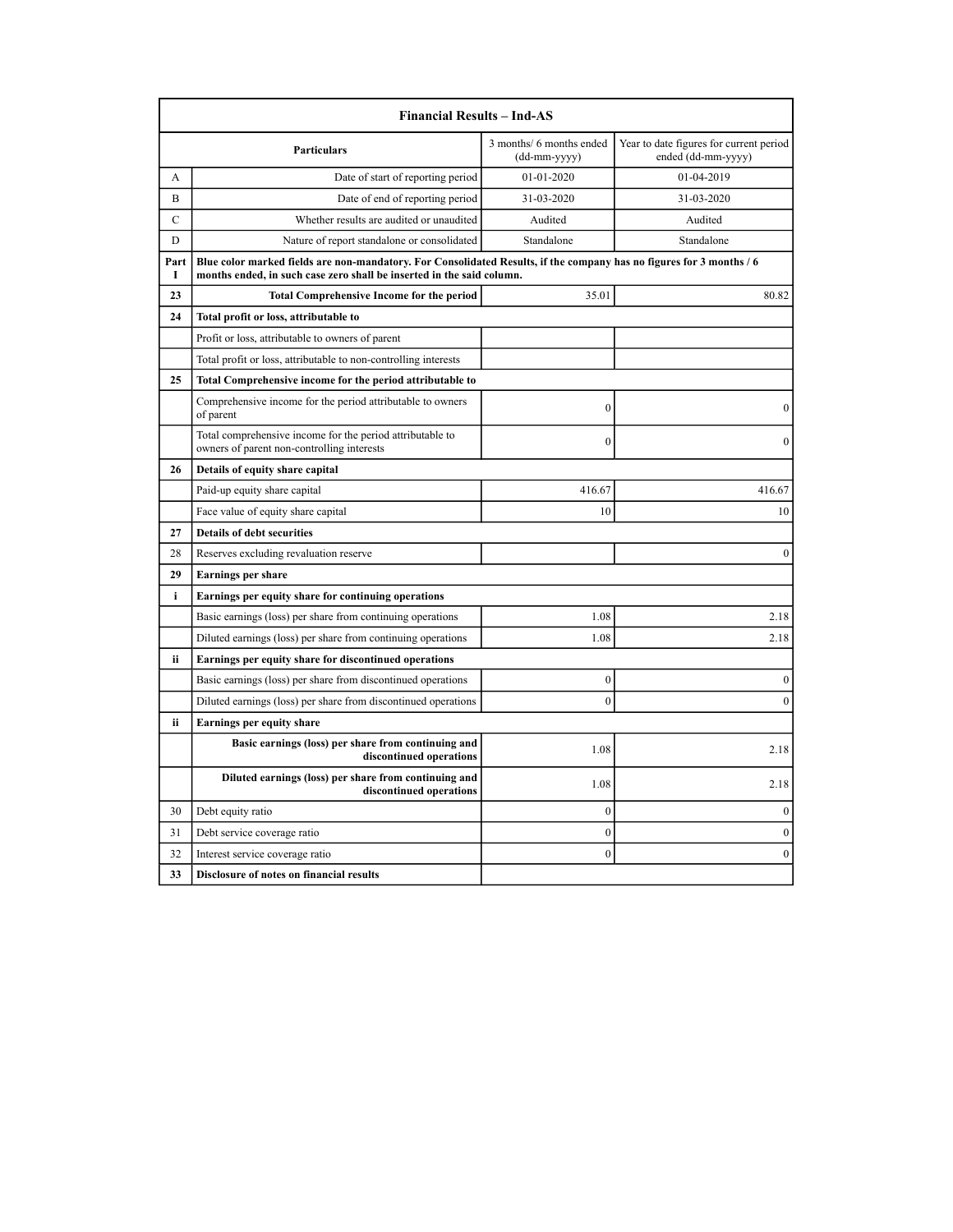|                | <b>Statement of Asset and Liabilities</b>         |                                 |  |
|----------------|---------------------------------------------------|---------------------------------|--|
|                | Particulars                                       | Current year ended (dd-mm-yyyy) |  |
|                | Date of start of reporting period                 | 01-04-2019                      |  |
|                | Date of end of reporting period                   | 31-03-2020                      |  |
|                | Whether results are audited or unaudited          | Audited                         |  |
|                | Nature of report standalone or consolidated       | Standalone                      |  |
|                | <b>Assets</b>                                     |                                 |  |
| 1              | <b>Non-current assets</b>                         |                                 |  |
|                | Property, plant and equipment                     | 228.82                          |  |
|                | Capital work-in-progress                          | 88.4                            |  |
|                | Investment property                               | $\mathbf{0}$                    |  |
|                | Goodwill                                          | $\boldsymbol{0}$                |  |
|                | Other intangible assets                           | $\boldsymbol{0}$                |  |
|                | Intangible assets under development               | $\boldsymbol{0}$                |  |
|                | Biological assets other than bearer plants        | $\boldsymbol{0}$                |  |
|                | Investments accounted for using equity method     | $\mathbf{0}$                    |  |
|                | Non-current financial assets                      |                                 |  |
|                | Non-current investments                           | 414.5                           |  |
|                | Trade receivables, non-current                    | $\mathbf{0}$                    |  |
|                | Loans, non-current                                | 27.89                           |  |
|                | Other non-current financial assets                | $\theta$                        |  |
|                | <b>Total non-current financial assets</b>         | 442.39                          |  |
|                | Deferred tax assets (net)                         | 1.58                            |  |
|                | Other non-current assets                          | 63.54                           |  |
|                | <b>Total non-current assets</b>                   | 824.73                          |  |
| $\overline{2}$ | <b>Current assets</b>                             |                                 |  |
|                | Inventories                                       | $\boldsymbol{0}$                |  |
|                | <b>Current financial asset</b>                    |                                 |  |
|                | Current investments                               | $\boldsymbol{0}$                |  |
|                | Trade receivables, current                        | 170.08                          |  |
|                | Cash and cash equivalents                         | 34.83                           |  |
|                | Bank balance other than cash and cash equivalents | 19.19                           |  |
|                | Loans, current                                    | 303.03                          |  |
|                | Other current financial assets                    | 20.93                           |  |
|                | <b>Total current financial assets</b>             | 548.06                          |  |
|                | Current tax assets (net)                          | $\mathbf{0}$                    |  |
|                | Other current assets                              | 375.24                          |  |
|                | <b>Total current assets</b>                       | 923.3                           |  |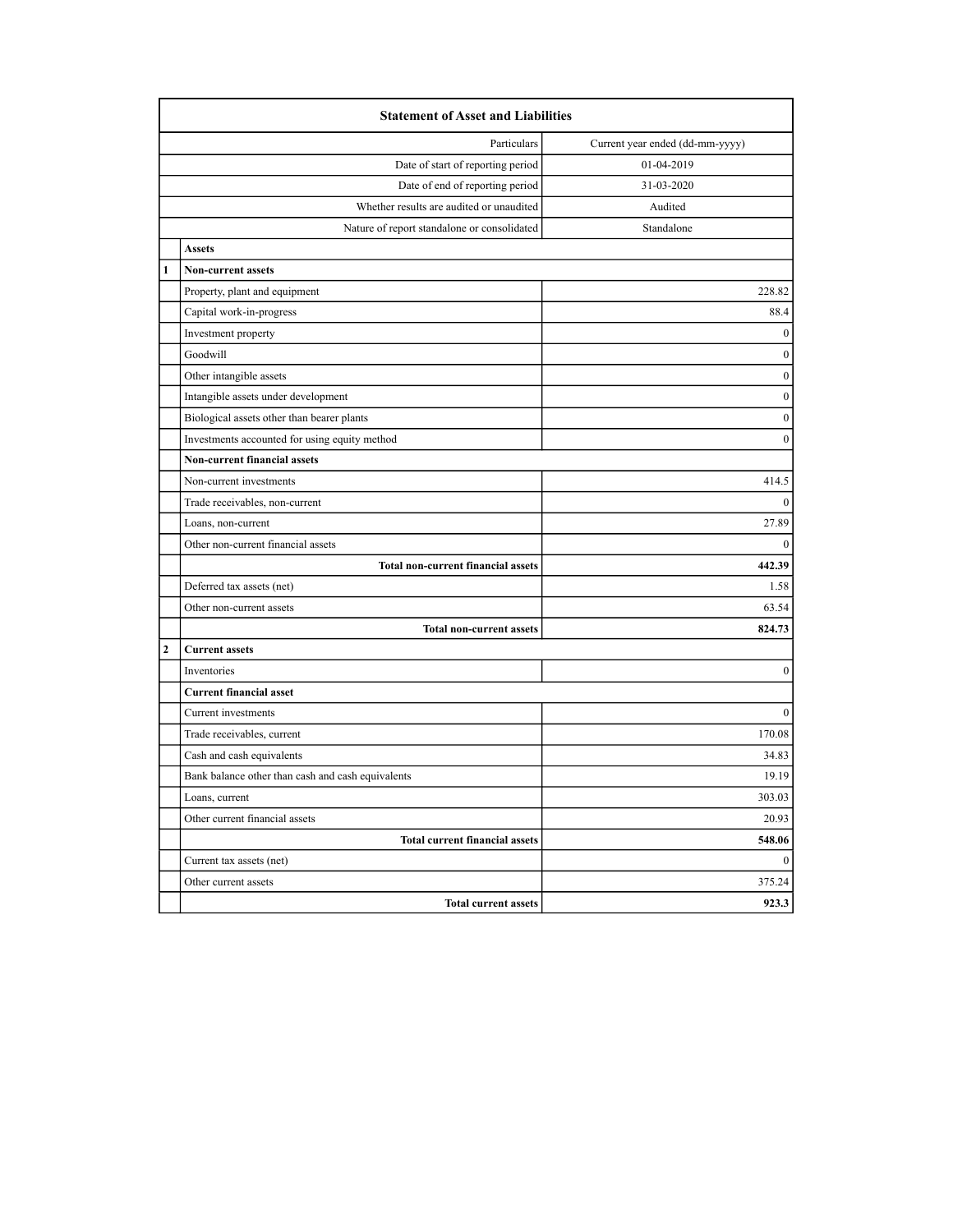|   | <b>Statement of Asset and Liabilities</b>                                                 |                                 |
|---|-------------------------------------------------------------------------------------------|---------------------------------|
|   | Particulars                                                                               | Current year ended (dd-mm-yyyy) |
|   | Date of start of reporting period                                                         | 01-04-2019                      |
|   | Date of end of reporting period                                                           | 31-03-2020                      |
|   | Whether results are audited or unaudited                                                  | Audited                         |
|   | Nature of report standalone or consolidated                                               | Standalone                      |
|   | Non-current assets classified as held for sale                                            | $\boldsymbol{0}$                |
|   | Regulatory deferral account debit balances and related deferred tax Assets                | $\mathbf{0}$                    |
|   | <b>Total assets</b>                                                                       | 1748.03                         |
|   | <b>Equity and liabilities</b>                                                             |                                 |
|   | Equity                                                                                    |                                 |
|   | Equity attributable to owners of parent                                                   |                                 |
|   | Equity share capital                                                                      | 416.67                          |
|   | Other equity                                                                              | 425.64                          |
|   | Total equity attributable to owners of parent                                             | 842.31                          |
|   | Non controlling interest                                                                  |                                 |
|   | <b>Total equity</b>                                                                       | 842.31                          |
|   | <b>Liabilities</b>                                                                        |                                 |
|   | <b>Non-current liabilities</b>                                                            |                                 |
|   | <b>Non-current financial liabilities</b>                                                  |                                 |
|   | Borrowings, non-current                                                                   | 9.63                            |
|   | Trade payables, non-current                                                               | 0                               |
|   | Other non-current financial liabilities                                                   | $\mathbf{0}$                    |
|   | <b>Total non-current financial liabilities</b>                                            | 9.63                            |
|   | Provisions, non-current                                                                   | $\mathbf{0}$                    |
|   | Deferred tax liabilities (net)                                                            | $\mathbf{0}$                    |
|   | Deferred government grants, Non-current                                                   | $\mathbf{0}$                    |
|   | Other non-current liabilities                                                             | 112.04                          |
|   | <b>Total non-current liabilities</b>                                                      | 121.67                          |
|   | <b>Current liabilities</b>                                                                |                                 |
|   | <b>Current financial liabilities</b>                                                      |                                 |
|   | Borrowings, current                                                                       | 125                             |
|   | Trade payables, current                                                                   | 49.11                           |
|   | Other current financial liabilities                                                       | $\mathbf{0}$                    |
|   | <b>Total current financial liabilities</b>                                                | 174.11                          |
|   | Other current liabilities                                                                 | 463.84                          |
|   | Provisions, current                                                                       | 146.1                           |
|   | Current tax liabilities (Net)                                                             | 0                               |
|   | Deferred government grants, Current                                                       | $\mathbf{0}$                    |
|   | <b>Total current liabilities</b>                                                          | 784.05                          |
| 3 | Liabilities directly associated with assets in disposal group classified as held for sale | 0                               |
| 4 | Regulatory deferral account credit balances and related deferred tax liability            | $\mathbf{0}$                    |
|   | <b>Total liabilities</b>                                                                  | 905.72                          |
|   | <b>Total equity and liabilites</b>                                                        | 1748.03                         |
|   | Disclosure of notes on assets and liabilities                                             |                                 |